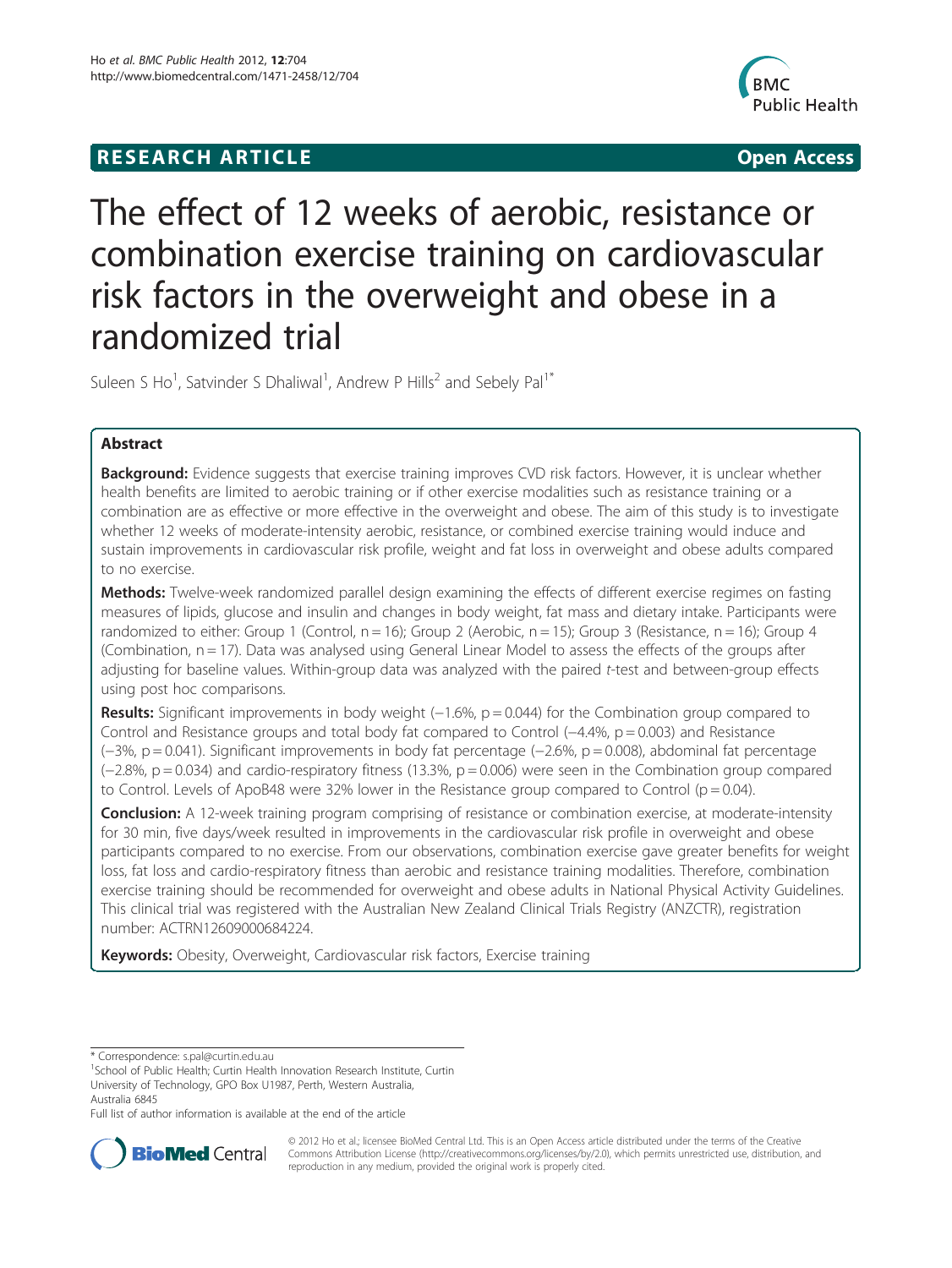## Background

Physical activity is a major modifiable determinant of chronic disease [[1\]](#page-8-0). The Australian National Physical Activity Guidelines for Adults recommend that for good health, adults should "put together at least 30 min of moderate-intensity physical activity on most, preferably all, days [[2](#page-8-0)]." However, it is not known if this recommendation is adequate for improvement in cardiovascular disease (CVD) risk factors in overweight and obese individuals [[3\]](#page-8-0). Despite the acknowledged role of 30 minutes of daily physical activity on general health improvements in an otherwise healthy but sedentary population, less is known of the adequacy of this level of exercise for health improvements in those who are overweight or obese. In addition, as many people have difficulty finding time to exercise, it is important to better understand which mode(s) of exercise is the most effective.

Numerous studies have investigated the effects of exercise training, demonstrating significant improvements to CVD risk factors after aerobic exercise training [\[4,5](#page-8-0)]. However, it is unclear whether health benefits are limited to aerobic training or if other exercise modalities such as resistance training or a combination are as effective or more effective in the overweight and obese.

Sigal et al. [[6\]](#page-8-0) investigated the effects of aerobic, resistance and combined aerobic and resistance training in adults with Type 2 diabetes. However, the combined intervention used both aerobic (45-min walking/cycling) plus resistance training (2–3 sets of 7 exercises with 7–9 repetitions), that is, participants completed a double dose of exercise. They observed significant decreases in body weight, body mass index (BMI) and abdominal subcutaneous fat in the aerobic and resistance groups compared to control.

Davidson et al. [[7\]](#page-8-0) also examined different exercise modalities in older adults. Calorie intake was strictly controlled and results were due solely to the energy deficit of the exercise interventions. They observed significant improvements to total, abdominal and visceral fat and cardio-respiratory fitness in the aerobic and combination exercise groups. It was concluded that the combination of the resistance and aerobic exercise was the optimal exercise strategy for improvements to insulin resistance and functional limitations [\[7](#page-8-0)].

A recent study by Church et al. [[8\]](#page-8-0) compared equivalent time durations (140 min/week) of aerobic, resistance and combination exercise. They observed significant improvements in  $HbA_{1c}$  and maximum oxygen consumption in the combination group compared to control as well as decreases in weight and fat mass in the resistance and combination groups compared to control.

Research comparing the effect of resistance and aerobic training on CVD risk factors is limited and few studies have compared aerobic, resistance and a combination of this training. Given the increasing burden of chronic disease, more research is needed to better understand the effect of different exercise modalities on these risk factors. Australian Physical Activity Guidelines promote 30-min of moderate-intensity exercise on most days of the week; therefore the aim of this study was to investigate whether a 12-week training program with aerobic, resistance, or combined exercise at the same intensity and duration would improve the cardiovascular risk profile in overweight and obese adults compared to no exercise.

## Methods

#### **Participants**

Ninety-seven overweight or obese men  $(n = 16)$  and women (n = 81) (BMI > 25 kg/m<sup>2</sup> or waist circumference >80 cm for women and 90 cm for men), aged 40 to 66 y were recruited from the general population from April 2006 - April 2007 (Figure 1). Participants were required to be sedentary or relatively inactive, participating in less than 1 h of moderate-intensity physical activity per week over the last 3 months. Participants were recruited from an existing database of volunteers from previous studies that concluded at least 6 months prior and from the community using local newspapers and radio. Interested individuals were screened via telephone. Exclusion criteria included diabetes mellitus, pre-existing heart conditions, lipid lowering medication, beta-blockers, pregnant or lactating women, smokers, gastrointestinal tract surgery, major illness (acute or chronic) including any that would limit the ability to perform the necessary exercises.

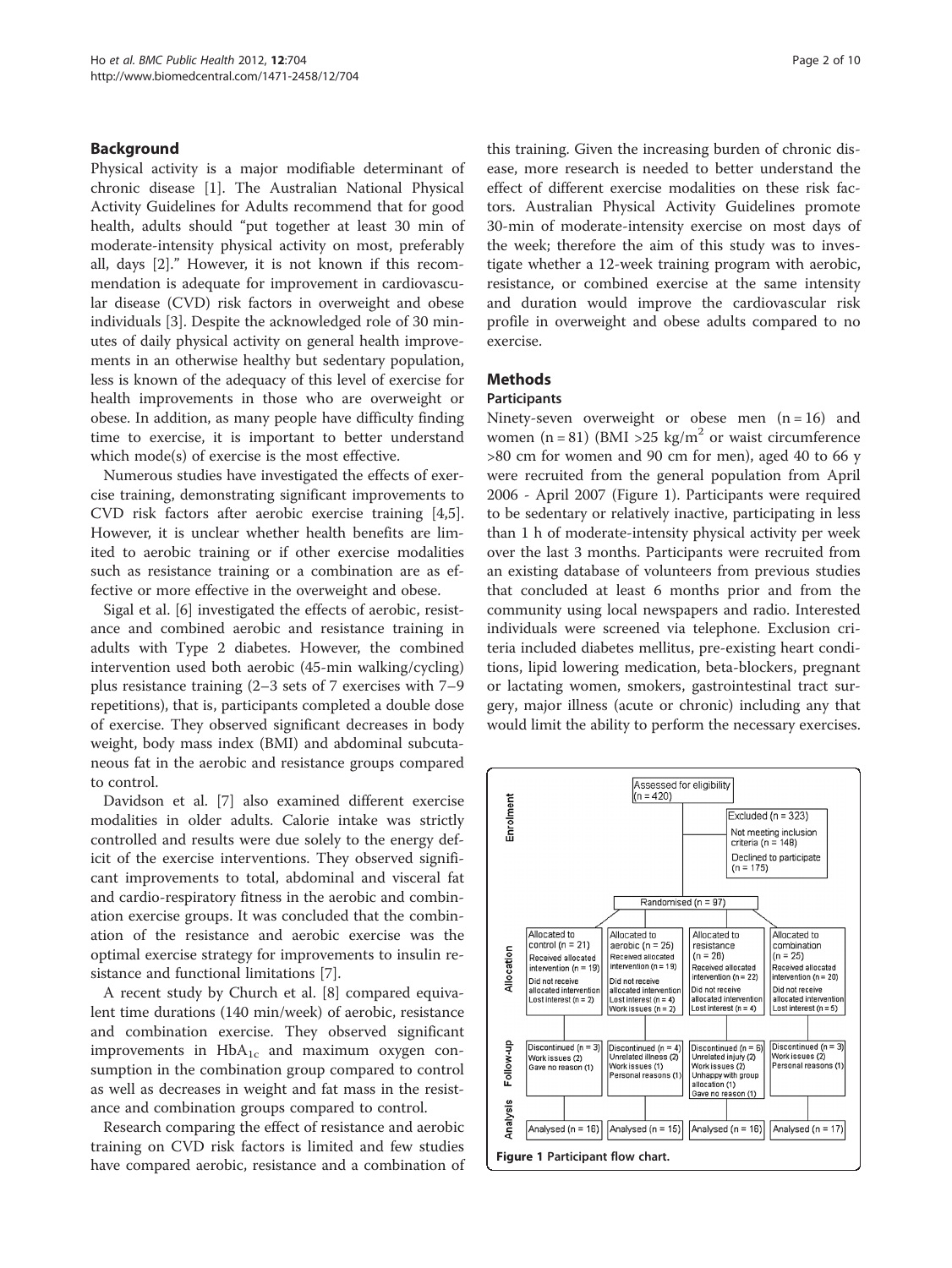Study procedures were approved by the Curtin University Ethics Committee (HR 166/2004) and participants gave written informed consent.

## Study design

This 12-week study was a randomized parallel design examining the effects of different exercise regimes on fasting measures and changes in body weight, fat mass and dietary intake. Participants were randomized to four different groups as they were recruited by the researcher (using a randomization sequence [\[9](#page-8-0)]). Group 1 (Control) were not given any exercise intervention (placebo dietary supplement only). This was to ensure participants did not know they were in the control group and followed study procedures similarly to those in the intervention groups. Control participants were asked to take a teaspoon of supplement in a glass of water once/day which contained approximately 2 grams breadcrumbs and 0.1 grams "Equal" artificial sweetener. Group 2 (Aerobic) performed 30-min of aerobic exercise, 5 days/week, consisting of treadmill walking. Group 3 (Resistance) performed 30-min of resistance exercise, 5 days/week using weight resistance machines. Group 4 (Combination) performed 15-min of aerobic and 15-min of resistance exercise 5 days/week. Three assessment visits were conducted in clinical rooms at Curtin University for blood samples, body composition and other measurements. All participants were requested to keep food intake and physical activity the same as before the study, except for those in the exercise groups, who were instructed to do additional exercise as per their program. Participants completed baseline measurements over one week before attending an initiation session at the Curtin Fitness Centre where their exercise program was demonstrated by Centre staff.

## Exercise interventions

The exercise interventions were either 30-min aerobic exercise on a treadmill at 60% heart rate reserve (HRR) ±10 beats/min, with HRR estimated using the Karvonen equation (220-age-resting heart rate) [[10](#page-8-0)]; 30-min of resistance exercise (four sets of 8–12 repetitions at 10-RM for leg press, leg curl, leg extension, bench press and rear deltoid row, with each set completed in approximately 30-sec with 1-min rest) with the 10-RM level determined during the initial session by Fitness Centre staff; or a combination of 15-min aerobic exercise and 15-min of resistance exercise (two sets of each exercise). 10-RM would be approximately 75% of 1-RM [[11\]](#page-8-0). Starting workload levels for each piece of equipment were tested by participants and if more than 10 repetitions were achieved, the weight was increased and after a short rest participants tried again. Likewise, if less than 8 repetitions were achieved, the weight was decreased and

after a short rest participants tried again. Participants began by exercising three days/week for two weeks before exercising at recommended levels for five days/week thereafter. Participants reported to the Curtin Fitness Centre three days/week to complete the required exercise and either exercised at home the other two days or at the Centre. If exercises were completed at home, dumbbells (adjustable weight 1.5-10.5 kg) were provided for resistance exercises (three sets of 10 repetitions for biceps curls, lunges, dumbbell raise, calf lift, triceps extension for Resistance group while the Combination group did 2 sets of biceps curls and lunges and 1 set for dumbbell raise, calf lift and triceps extension; back extension, push ups and sit ups exercises were also included). Treadmills were equipped with heart rate sensors and participants were instructed to increase weight loads by 2.5 kg increments when they could complete more than 12 repetitions. Participants kept food diaries to monitor dietary intake and were given instructions during the briefing session. Data was analysed with Foodworks Professional 2007, Xyris Software, Australia.

## Measurement of biochemical markers

Participants reported for fasting blood samples at baseline and at the completion of 8 and 12 weeks of training. Serum triglyceride (TG) and total cholesterol were measured by enzymatic colorimetric kits (TRACE Scientific LTD, Melbourne, Australia). High density lipoprotein (HDL)-cholesterol was determined after precipitation of apoB-containing lipoproteins with phosphotungstic acid and  $MgCl<sub>2</sub>$  [[12\]](#page-8-0). Low density lipoprotein (LDL)-cholesterol was determined using a modified version of the Friedewald equation [[13\]](#page-8-0). Non-esterified fatty acid was determined in serum using the WAKO NEFA C Kit (Wako Pure Chemicals Industries, Osaka, Japan) according to instructions, but scaled down 1:10 to use on microtiter plates. Plasma glucose was measured using Randox glucose GOD-PAP kits (Randox, Antrim, United Kingdom). Plasma insulin was measured by a solid phase Enzyme Amplified Sensitivity Immunoassay (INS-EASIA kit, BioSource, Belgium). Homeostasis model assessment of insulin resistance (HOMA2-IR) was calculated from fasting glucose and insulin concentrations [[14\]](#page-8-0).

#### Anthropometric measures

Anthropometric measures were completed and BMI calculated. Weight was measured using electronic scales (Tanita Corporation, Tokyo, Japan). Waist circumference was measured at the mid-point between the bottom of the rib cage and the iliac crest and hip circumference was measured at the widest point at the hip. Abdominal and total body fat was measured by DXA (dual-energy X-ray absorptiometry) at baseline and 12 weeks (GE-Lunar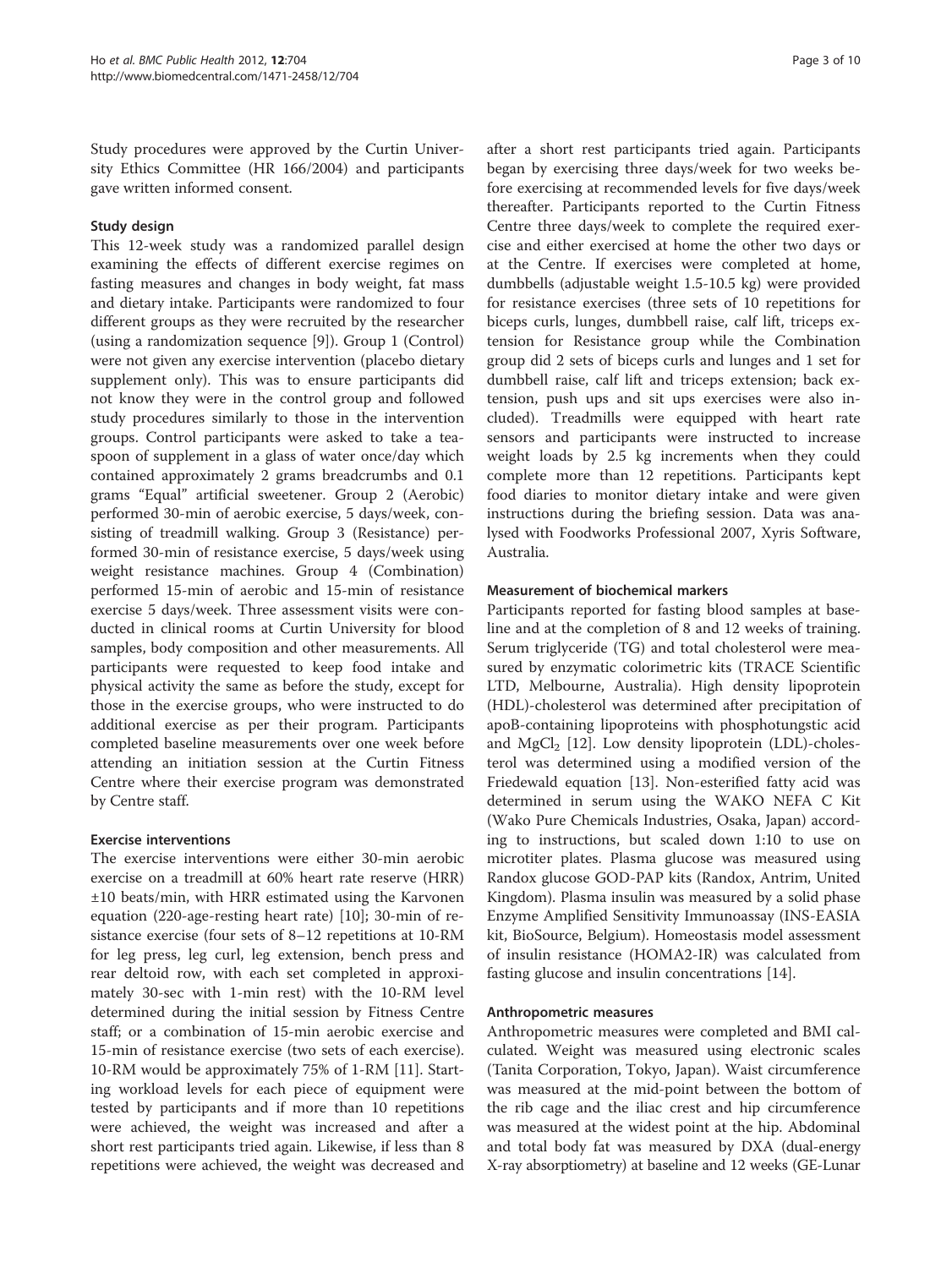<span id="page-3-0"></span>Prodigy DXA scanner, GE Healthcare, Chalfont St. Giles, UK). The analysis program automatically defines the abdominal fat region with a rectangle from the upper edge of the second lumbar vertebra extended to the lower edge of the fourth lumbar vertebra.

#### Apolipoprotein B48 determination

Plasma samples and purified apoB48 standards (previously prepared according to Zilversmit and Shea [\[15](#page-8-0)]) were separated by SDS-PAGE using precast NuPAGE 3-8% gradient gels in a Novex Mini-Cell (Novex Instruments, CA, USA) at 150 V for 80 min as described previously [[16\]](#page-8-0). Separated proteins were electro-transferred at 30 V for 90 min onto 0.45 μm polyvinylidine diflouride (PVDF) membrane. Membranes were blocked overnight at 4 °C in TBST (tris-buffered saline with Tween-20) (10 mmol/L Tris–HCl buffer, pH 7.4, containing 154 mmol/L NaCl) and 10% (w/v) skim milk powder. After washing in TBST, membranes were incubated with

Table 1 Participant characteristics at baseline

5 μg/ml rabbit anti-human apoB antibody in TBST for 60 min. After washing in TBST, membranes were incubated with 0.5 μg/ml donkey anti-rabbit IgG linked to horseradish peroxidase in TBST for 45 min. After washing in TBST, membranes were incubated with enhanced chemiluminescence substrate solution for detection of horseradish peroxidase and exposed to hyper-film ECL. The film was developed using an AGFA CP1000 automatic film processor, and apoB48 determined by densitometric scanning using the ScanMaker 9800XL (Microtek International, USA) scanner and Scion Image program (Scion Inc).

#### Post-absorptive energy expenditure

Resting energy expenditure (REE) and respiratory quotient (RQ) were measured in the fasted state for 30 min at baseline and week 12 by indirect open-circuit calorimetry using a ventilator canopy attached to the Deltatrac II Metabolic Monitor (GE Healthcare). All metabolic

| Male/Female<br>1/15<br>3/14<br>3/12<br>3/13<br>Age (years)<br>$52 \pm 1.8$<br>$55 \pm 1.2$<br>$52 \pm 1.1$<br>$53 \pm 1.3$<br>$(40 - 66)$<br>$(44 - 62)$<br>$(43 - 59)$<br>$(43 - 64)$<br>Weight (kg)<br>$85.1 \pm 4.2$<br>$91.9 \pm 4.1$<br>$89.3 \pm 4.5$<br>$90 \pm 4$<br>$(64.8 - 123)$<br>$(65.9 - 124.1)$<br>$(71.9 - 127.5)$<br>$(62.2 - 122.3)$<br>Body Mass Index (kg/m <sup>2</sup> )<br>$32.4 \pm 1.4$<br>$32.7 \pm 1.3$<br>$33 \pm 1.3$<br>$33.3 \pm 1.2$<br>$(26 - 48)$<br>$(25 - 45.6)$<br>$(25.8 - 44.6)$<br>$(23.4 - 40.2)$<br>$43.7 \pm 1.3$<br>Body Fat % (DXA)<br>$46.5 \pm 1.7$<br>$44.6 \pm 1.9$<br>$45.8 \pm 1.6$<br>$(35.9 - 59.9)$<br>$(34.6 - 52.2)$<br>$(30.7 - 52.5)$<br>$(28.8 - 55.5)$<br>Waist Circumference (cm)<br>$100.3 \pm 3.6$<br>$103.7 \pm 2.6$<br>$104 \pm 3.2$<br>$102.2 \pm 3.2$ | Combination $(n = 17)$ |
|---------------------------------------------------------------------------------------------------------------------------------------------------------------------------------------------------------------------------------------------------------------------------------------------------------------------------------------------------------------------------------------------------------------------------------------------------------------------------------------------------------------------------------------------------------------------------------------------------------------------------------------------------------------------------------------------------------------------------------------------------------------------------------------------------------------------------|------------------------|
|                                                                                                                                                                                                                                                                                                                                                                                                                                                                                                                                                                                                                                                                                                                                                                                                                           |                        |
|                                                                                                                                                                                                                                                                                                                                                                                                                                                                                                                                                                                                                                                                                                                                                                                                                           |                        |
|                                                                                                                                                                                                                                                                                                                                                                                                                                                                                                                                                                                                                                                                                                                                                                                                                           |                        |
|                                                                                                                                                                                                                                                                                                                                                                                                                                                                                                                                                                                                                                                                                                                                                                                                                           |                        |
|                                                                                                                                                                                                                                                                                                                                                                                                                                                                                                                                                                                                                                                                                                                                                                                                                           |                        |
|                                                                                                                                                                                                                                                                                                                                                                                                                                                                                                                                                                                                                                                                                                                                                                                                                           |                        |
|                                                                                                                                                                                                                                                                                                                                                                                                                                                                                                                                                                                                                                                                                                                                                                                                                           |                        |
|                                                                                                                                                                                                                                                                                                                                                                                                                                                                                                                                                                                                                                                                                                                                                                                                                           |                        |
|                                                                                                                                                                                                                                                                                                                                                                                                                                                                                                                                                                                                                                                                                                                                                                                                                           |                        |
|                                                                                                                                                                                                                                                                                                                                                                                                                                                                                                                                                                                                                                                                                                                                                                                                                           |                        |
| $(80 - 131)$<br>$(81.5 - 124.5)$<br>$(82 - 118)$<br>$(83.5 - 135.5)$                                                                                                                                                                                                                                                                                                                                                                                                                                                                                                                                                                                                                                                                                                                                                      |                        |
| Waist: Hip Ratio<br>$0.85 \pm 0.02$<br>$0.88 \pm 0.02$<br>$0.87 \pm 0.02$<br>$0.86 \pm 0.02$                                                                                                                                                                                                                                                                                                                                                                                                                                                                                                                                                                                                                                                                                                                              |                        |
| $(0.75 - 1.01)$<br>$(0.76 - 1)$<br>$(0.78 - 1.03)$<br>$(0.74 - 1.02)$                                                                                                                                                                                                                                                                                                                                                                                                                                                                                                                                                                                                                                                                                                                                                     |                        |
| Fasting Triglyceride (mmol/L)<br>$1.25 \pm 0.17$<br>$1.36 \pm 0.19$<br>$1.27 \pm 0.12$<br>$1.1 \pm 0.1$                                                                                                                                                                                                                                                                                                                                                                                                                                                                                                                                                                                                                                                                                                                   |                        |
| $(0.48 - 2.6)$<br>$(0.51 - 2.14)$<br>$(0.48 - 1.91)$<br>$(0.62 - 3.01)$                                                                                                                                                                                                                                                                                                                                                                                                                                                                                                                                                                                                                                                                                                                                                   |                        |
| Fasting Total Cholesterol (mmol/L)<br>$5.51 \pm 0.29$<br>$5.83 \pm 0.32$<br>$5.49 \pm 0.38$<br>$5.71 \pm 0.31$                                                                                                                                                                                                                                                                                                                                                                                                                                                                                                                                                                                                                                                                                                            |                        |
| $(2.59 - 7.12)$<br>$(3.58 - 7.87)$<br>$(2.92 - 8.95)$<br>$(3.74 - 9.2)$                                                                                                                                                                                                                                                                                                                                                                                                                                                                                                                                                                                                                                                                                                                                                   |                        |
| Fasting HDL Cholesterol (mmol/L)<br>$1.42 \pm 0.11$<br>$1.38 \pm 0.09$<br>$1.34 \pm 0.08$<br>$1.43 \pm 0.11$                                                                                                                                                                                                                                                                                                                                                                                                                                                                                                                                                                                                                                                                                                              |                        |
| $(0.9 - 2.28)$<br>$(0.91 - 1.99)$<br>$(0.91 - 2.19)$<br>$(0.71 - 2.08)$                                                                                                                                                                                                                                                                                                                                                                                                                                                                                                                                                                                                                                                                                                                                                   |                        |
| Fasting LDL Cholesterol (mmol/L)<br>$3.51 \pm 0.26$<br>$3.89 \pm 0.3$<br>$3.56 \pm 0.33$<br>$3.78 \pm 0.27$                                                                                                                                                                                                                                                                                                                                                                                                                                                                                                                                                                                                                                                                                                               |                        |
| $(1.42 - 5.26)$<br>$(2.08 - 6.06)$<br>$(1.58 - 7.02)$<br>$(2.4 - 6.88)$                                                                                                                                                                                                                                                                                                                                                                                                                                                                                                                                                                                                                                                                                                                                                   |                        |
| Fasting Glucose (mmol/L)<br>$5.35 \pm 0.13$<br>$5.68 \pm 0.17$<br>$5.81 \pm 0.46$<br>$5.38 \pm 0.13$                                                                                                                                                                                                                                                                                                                                                                                                                                                                                                                                                                                                                                                                                                                      |                        |
| $(4.55 - 6.22)$<br>$(4.39 - 7.11)$<br>$(4.91 - 7.17)$<br>$(4.2 - 6.46)$                                                                                                                                                                                                                                                                                                                                                                                                                                                                                                                                                                                                                                                                                                                                                   |                        |
| HOMA2-IR<br>$1.92 \pm 0.28$<br>$1.72 \pm 0.52$<br>$1.86 \pm 0.18$<br>$1.86 \pm 0.13$                                                                                                                                                                                                                                                                                                                                                                                                                                                                                                                                                                                                                                                                                                                                      |                        |
| $(1 - 4.7)$<br>$(0.9 - 2.5)$<br>$(1.2 - 2.8)$<br>$(0.7 - 3.5)$                                                                                                                                                                                                                                                                                                                                                                                                                                                                                                                                                                                                                                                                                                                                                            |                        |
| NEFA (mmol/L)<br>$0.51 \pm 0.03$<br>$0.5 \pm 0.04$<br>$0.49 \pm 0.04$<br>$0.46 \pm 0.03$                                                                                                                                                                                                                                                                                                                                                                                                                                                                                                                                                                                                                                                                                                                                  |                        |
| $(0.3 - 0.79)$<br>$(0.17 - 0.87)$<br>$(0.18 - 0.94)$<br>$(0.29 - 0.7)$                                                                                                                                                                                                                                                                                                                                                                                                                                                                                                                                                                                                                                                                                                                                                    |                        |

Values are mean ± SEM and (range) for n = 64 participants at baseline. BIA: bioelectrical impedance analysis. DXA: dual-energy x-ray absorptiometry. HOMA2-IR: homeostasis model assessment of insulin resistance. NEFA: non-esterified fatty acid.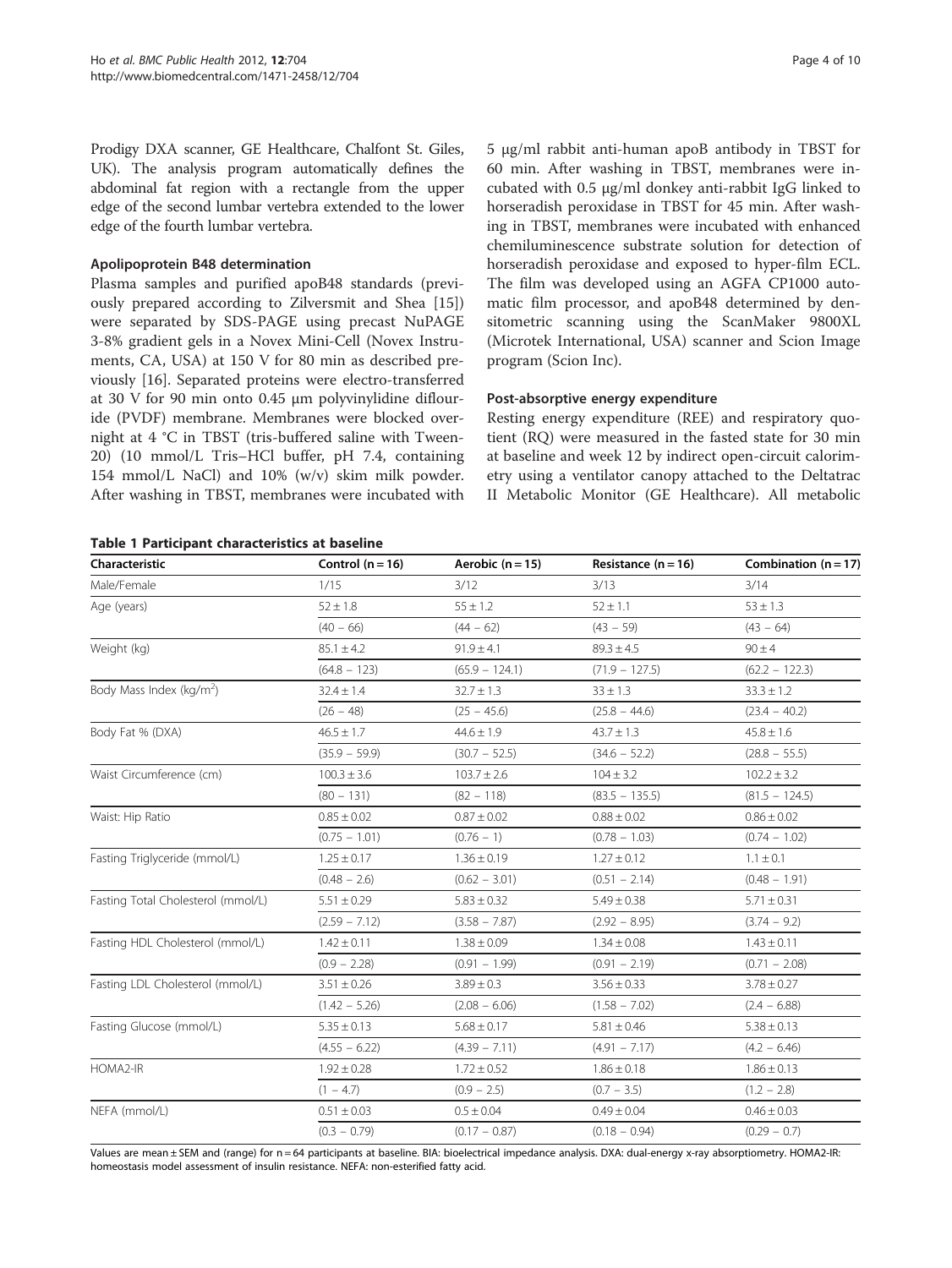measurements were conducted using proven methodology [[17\]](#page-8-0) under standardized conditions used in our laboratory. Gas calibration was conducted once a day, prior to any measurements. Before measurements were taken, participants rested in a supine position for 10–15 min.

#### Cardio-respiratory fitness assessment

Cardio-respiratory fitness (CRF) was assessed using the Astrand-Rhyming Submaximal Cycle Ergometer Test [[18\]](#page-8-0) (Monark Exercise AB, Sweden). This was a singlestage, 6-min test to estimate maximal oxygen consumption (VO<sub>2</sub>max) from prediction tables of maximal oxygen consumption at baseline and week 12. A submaximal protocol was chosen as this method is less stressful and safer for overweight or obese individuals who are also sedentary.

#### Statistical analysis

Sample size calculations were based on a minimum predicted 15% change in fasting triglyceride and total cholesterol levels between the intervention groups, with an expected standard deviation of 15%. A sample size of 16 participants per group was predicted to provide sufficient power (80%) to detect significant changes at the 5% significance level. However, we aimed to recruit 20 participants per group (a total of 80) to accommodate for a 20% attrition rate and elimination due to noncompliance.

Data was assessed for normality to ensure that the assumptions of the analysis were met. The data for fasting total cholesterol, LDL cholesterol, HDL cholesterol, triglyceride, glucose, insulin and anthropometric measures was analysed using General Linear Model to assess the effects of the groups after adjusting for group and baseline values. Within-group data was analyzed with the paired t-test.

When significant between-group effects were present, post hoc comparisons were made using the LSD method. Statistical analysis was carried out using SPSS 14.0 for Windows (SPSS Inc., Chicago, IL, USA).

## Results

Participant characteristics at baseline can be seen in Table [1.](#page-3-0)

The average daily energy intake from 3-day food diaries at baseline, week 8 and week 12 can be seen in Table 2. When comparing within-group changes, the Aerobic and Resistance groups had significantly lower daily energy intake (EI) at week 12 compared to baseline (18%,  $p = 0.041$  and 11%,  $p = 0.039$  decrease, respectively). However, there were no significant differences in total energy intake between groups at week 12. Participants attended 67-74% of exercise sessions, with no significant difference between intervention groups.

#### Table 2 Changes in nutritional variables

|                      | <b>Baseline</b>     | Week 8                         | Week 12             |
|----------------------|---------------------|--------------------------------|---------------------|
| Energy Intake (EI)   |                     |                                |                     |
| Control              | $7085.1 \pm 550.8$  | 7535.6 ± 1197.8 6723.2 ± 585.9 |                     |
| Aerobic              | $8741.6 \pm 1052.7$ | 7471.7 ± 706.7                 | 7179.4 ± 502.3*     |
| Resistance           | $7776.6 \pm 418.0$  | $7234.5 \pm 478.0$             | 6937.1 $\pm$ 471.6* |
| Combination          | $7675.3 \pm 324.8$  | 7726.5 ± 428.6                 | $6920.2 \pm 402.7$  |
| Carbohydrate % of El |                     |                                |                     |
| Control              | $41.8 \pm 3.0$      | $42.1 \pm 1.8$                 | $40.7 \pm 2.5$      |
| Aerobic              | $42.5 \pm 3.1$      | $44.4 \pm 2.6$                 | $41.2 \pm 2.3$      |
| Resistance           | $40.2 \pm 1.6$      | $41.7 \pm 1.9$                 | $39.4 \pm 2.0$      |
| Combination          | $44.2 \pm 1.9$      | $44.8 \pm 1.9$                 | $43.4 \pm 1.9$      |
| Protein % of El      |                     |                                |                     |
| Control              | $18.9 \pm 1.5$      | $20.1 \pm 1.1$                 | $18.5 \pm 1.2$      |
| Aerobic              | $18.3 \pm 1.3$      | $19.7 \pm 1.4$                 | $20.8 \pm 1.4*$     |
| Resistance           | $19.8 \pm 1.1$      | $19.0 \pm 0.7$                 | $20.2 \pm 1.0$      |
| Combination          | $19.1 \pm 0.9$      | $18.5 \pm 1.0$                 | $18.4 \pm 1.1$      |
| Fat % of El          |                     |                                |                     |
| Control              | $33.5 \pm 2.2$      | $34.0 \pm 1.5$                 | $37.1 \pm 1.8$      |
| Aerobic              | $35.2 \pm 2.6$      | $33.1 \pm 1.9$                 | $35.1 \pm 1.8$      |
| Resistance           | $36.0 \pm 1.2$      | $34.8 \pm 1.8$                 | $36.4 \pm 1.4$      |
| Combination          | $33.9 \pm 1.7$      | $35.7 \pm 1.7$                 | $35.7 \pm 1.4$      |
| SFA % of Fat         |                     |                                |                     |
| Control              | $41.6 \pm 2.1$      | $40.2 \pm 1.5$                 | $43.6 \pm 2.1$      |
| Aerobic              | $41.6 \pm 2.3$      | $41.8 \pm 1.6$                 | $42.5 \pm 1.9$      |
| Resistance           | $40.4 \pm 1.8$      | $43.3 \pm 1.8$                 | $42.6 \pm 1.0$      |
| Combination          | $45.4 \pm 1.6$      | $45.5 \pm 1.6$                 | $42.8 \pm 3.0$      |
| MUFA % of Fat        |                     |                                |                     |
| Control              | $40.6 \pm 1.4$      | $41.4 \pm 1.1$                 | $39.6 \pm 1.3$      |
| Aerobic              | $41.3 \pm 1.5$      | $39.6 \pm 0.8$                 | $38.8 \pm 1.2$      |
| Resistance           | $39.9 \pm 0.9$      | $40.3 \pm 1.0$                 | $40.8 \pm 1.2$      |
| Combination          | $38.9 \pm 1.0$      | $39.5 \pm 1.0$                 | $39.5 \pm 1.1$      |
| PUFA % of Fat        |                     |                                |                     |
| Control              | $17.7 \pm 1.5$      | $18.4 \pm 1.1$                 | $16.9 \pm 1.4$      |
| Aerobic              | $17.1 \pm 1.2$      | $18.4 \pm 1.6$                 | $18.6 \pm 1.8$      |
| Resistance           | $19.6 \pm 1.5$      | $16.6 \pm 1.2$                 | $16.8 \pm 1.1$      |
| Combination          | $15.9 \pm 1.0$      | $15.2 \pm 0.8$                 | $17.5 \pm 2.4$      |

Values are daily mean  $\pm$  SEM (n = 53) of the nutritional data recorded in 3-day food diaries at baseline, week 8 and week 12. Statistical significance from baseline is indicated by \* p < 0.05. SFA: saturated fatty acid. MUFA: monounsaturated fatty acid. PUFA: polyunsaturated fatty acid.

In the Combination group, change in body weight was significantly lower compared to Control at week 8 (−1.6%,  $p = 0.018$ ) and week 12 (−1.6%,  $p = 0.044$ ) and also Resistance group at week 12 (−1.6%,  $p = 0.044$ ) (Figure [2A](#page-5-0)). Change in BMI was significantly lower in the Combination group compared to Control  $(-1.6\%, p=0.016)$  and Resistance (−1.3%,  $p = 0.042$ ) at week 8 and Control (−1.6%,  $p = 0.040$ ) and Resistance exercise (−1.6%,  $p = 0.042$ ) at week 12 (Figure [2B](#page-5-0)). Change in total body fat in the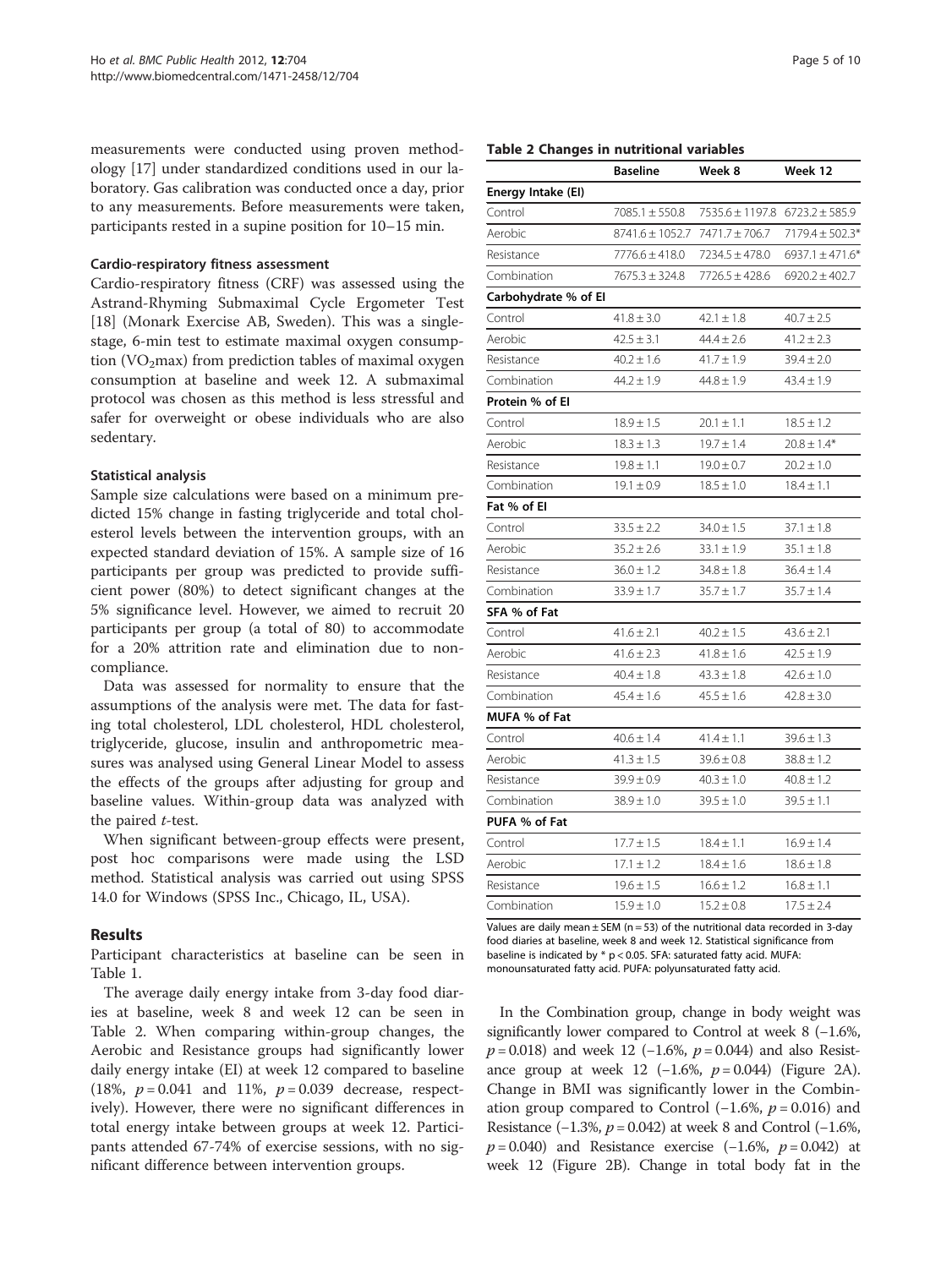<span id="page-5-0"></span>

Combination group was significantly lower compared to Control (−4.4%,  $p = 0.003$ ) and Resistance (−3%,  $p =$ 0.041) groups at week 12 (Figure 2C). This was also the case for change in fat percentage, Combination vs. Control (−2.6%,  $p = 0.008$ ) (Figure 2D) and for change in android fat percentage  $(-2.8\%, p = 0.034)$  (Figure 2E). These results are also summarised in Table [3](#page-6-0).

Table [4](#page-6-0) summarises the results for biochemical markers and energy expenditure. Levels of HDL were significantly greater in the Resistance group compared to Aerobic exercise at weeks 8 and 12. Resistance HDL was also significantly higher than Control at week 12. In the Resistance group, apoB48 levels were significantly lower than in Controls at week 12, 32% ( $p = 0.04$ ). In the Resistance group, RQ was significantly lower compared to Control (−4.5%,  $p = 0.037$ ), Aerobic (−4.9%,  $p = 0.027$ ) and Combination (−4.9%,  $p = 0.022$ ).

 $VO<sub>2</sub>max$  significantly increased in the Combination group compared to Control (13.3%,  $p = 0.006$ ) (Figure [3\)](#page-7-0).

## **Discussion**

We have previously demonstrated that a single, moderateintensity 30-min bout of aerobic or resistance exercise

improves risk factors associated with cardiovascular disease in overweight and obese adults [[19](#page-8-0)], however, fasting levels of TG, cholesterol, glucose and insulin were not affected in the short-term. It is possible that some physiological changes are only seen after a longer period of training. Thus, we conducted a 12-week chronic study to explore the impact of aerobic, resistance, or combined exercise at a moderate-intensity for 30 min, five days/ week. Significant decreases in body weight, BMI and total body fat were seen in the Combination group compared to Control and Resistance groups. Similarly, significant improvements were demonstrated in fat percentage, abdominal fat percentage and cardio-respiratory fitness in the Combination group compared to Control. Therefore, moderate-intensity training over 12-weeks using a variety of training modalities has beneficial effects in CVD risk factors in overweight and obese individuals compared to no exercise.

Body weight and BMI in the Combination group were significantly lower than Control and Resistance groups at 12 weeks but not Aerobic group. The absence of significant decreases in Aerobic and Resistance groups may have been due to the 30-min moderate-intensity exercise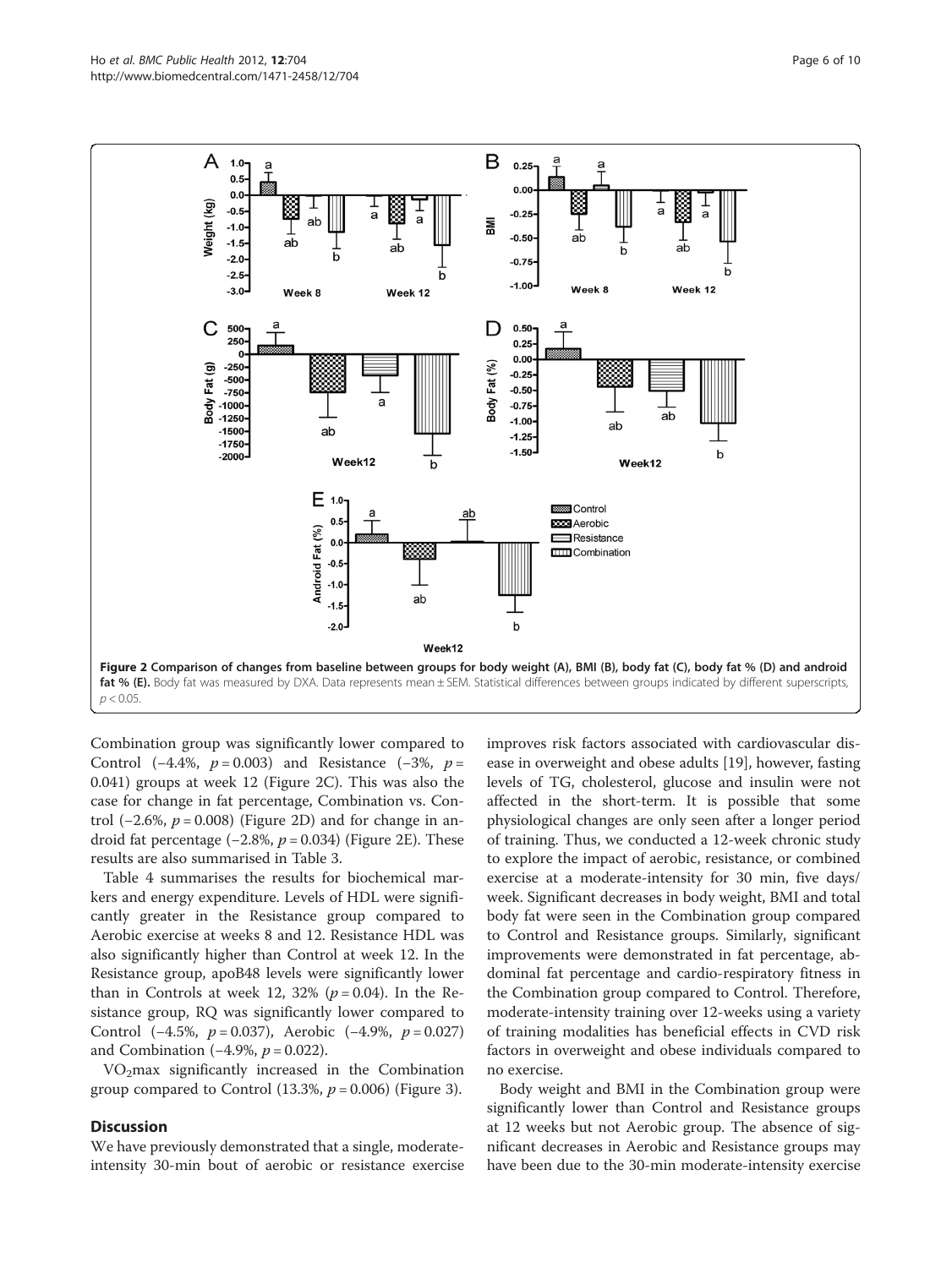<span id="page-6-0"></span>Table 3 Changes in body measurements and cardio-respiratory fitness

| Weight (kg)                     | <b>Baseline</b> | Week 8          | Week 12          |
|---------------------------------|-----------------|-----------------|------------------|
| Control                         | $85.1 \pm 4.2$  | $85.5 \pm 4.3$  | $85.1 \pm 4.3$   |
| Aerobic                         | $91.9 \pm 4.1$  | $91.1 \pm 4.1$  | $91.0 \pm 4.0$   |
| Resistance                      | $89.3 \pm 4.5$  | $89.3 \pm 4.3$  | $89.2 \pm 4.4$   |
| Combination                     | $90.0 \pm 4.0$  | $88.8 \pm 3.6*$ | $88.4 \pm 3.6*$  |
| BMI                             |                 |                 |                  |
| Control                         | $32.4 \pm 1.4$  | $32.5 \pm 1.5$  | $32.4 \pm 1.5$   |
| Aerobic                         | $32.7 \pm 1.3$  | $32.5 \pm 1.3$  | $32.4 \pm 1.2$   |
| Resistance                      | $33.0 \pm 1.3$  | $33.1 \pm 1.3$  | $33.0 \pm 1.3$   |
| Combination                     | $33.3 \pm 1.2$  | $33.0 \pm 1.1*$ | $32.8 \pm 1.1*$  |
| Fat (kg)                        |                 |                 |                  |
| Control                         | $37.1 \pm 2.3$  |                 | $37.3 \pm 2.4$   |
| Aerobic                         | $39.3 \pm 2.5$  |                 | $38.6 \pm 2.5$   |
| Resistance                      | $37.6 \pm 2.3$  |                 | $37.2 \pm 2.4$   |
| Combination                     | $39.3 \pm 1.8$  |                 | $37.7 \pm 1.8*$  |
| BF%                             |                 |                 |                  |
| Control                         | $46.5 \pm 1.7$  |                 | $46.7 \pm 1.8$   |
| Aerobic                         | $44.6 \pm 1.9$  |                 | 44.1 $\pm$ 1.8   |
| Resistance                      | $43.7 \pm 1.3$  |                 | $43.2 \pm 1.4$   |
| Combination                     | $45.8 \pm 1.6$  |                 | $44.8 \pm 1.8*$  |
| Android Fat %                   |                 |                 |                  |
| Control                         | $51.5 \pm 1.8$  |                 | $51.7 \pm 1.8$   |
| Aerobic                         | $50.7 \pm 1.6$  |                 | $50.4 \pm 1.9$   |
| Resistance                      | $49.2 \pm 1.3$  |                 | $49.3 \pm 1.3$   |
| Combination                     | $52.2 \pm 1.4$  |                 | $50.9 \pm 1.4*$  |
| Waist (cm)                      |                 |                 |                  |
| Control                         | $100.3 \pm 3.6$ | $98.3 \pm 3.7*$ | 99.1 ±3.6        |
| Aerobic                         | $103.7 \pm 2.6$ | $102.5 \pm 2.6$ | $101.6 \pm 2.9*$ |
| Resistance                      | $104.0 \pm 3.2$ | $102.4 \pm 3.2$ | $101.4 \pm 3.3*$ |
| Combination                     | $102.2 \pm 3.2$ | $100.5 \pm 2.8$ | $99.6 \pm 3.0*$  |
| VO <sub>2</sub> max (mL/kg/min) |                 |                 |                  |
| Control                         | $27.2 \pm 1.4$  |                 | $24.9 \pm 0.8$   |
| Aerobic                         | $24.8 \pm 1.1$  |                 | $26.2 \pm 0.9$   |
| Resistance                      | $24.8 \pm 1.8$  |                 | $26.8 \pm 0.8$   |
| Combination                     | $26.5 \pm 1.3$  |                 | $28.2 \pm 0.8^*$ |

Values are mean  $\pm$  SEM (n=64) at baseline, week 8 and week 12. Statistical significance from baseline is indicated by  $*$  p < 0.05.

being insufficient stimuli compared to training loads reported in other studies [\[3,20-24](#page-8-0)]. However, Park et al. [[20\]](#page-8-0) also found that combination exercise was more effective for body composition improvements than aerobic exercise alone.

The Combination intervention produced the greatest improvements in body composition, significant decreases in total body fat, fat percentage, android fat percentage and gynoid fat percentage. Park et al. [\[20](#page-8-0)] also observed that combination exercise was more effective in decreasing visceral fat than aerobic exercise. High levels of fat,

Table 4 Changes in fasting blood measurements, resting energy expenditure and respiratory quotient

|                  | <b>Baseline</b>    | Week 8                       | Week 12                         |
|------------------|--------------------|------------------------------|---------------------------------|
| TG (mmol/L)      |                    |                              |                                 |
| Control          | $1.25 \pm 0.17$    | $1.37 \pm 0.19$              | $1.48 \pm 0.23$                 |
| Aerobic          | $1.36 \pm 0.19$    | $1.29 \pm 0.11$              | $1.40 \pm 0.16$                 |
| Resistance       | $1.27 \pm 0.12$    | $1.21 \pm 0.16$              | $1.38 \pm 0.18$                 |
| Combination      | $1.10 \pm 0.10$    | $1.08 \pm 0.10$              | $1.36 \pm 0.17*$                |
| TC (mmol/L)      |                    |                              |                                 |
| Control          | $5.51 \pm 0.29$    | $5.88 \pm 0.32$              | $5.49 \pm 0.28$ <sup>a</sup>    |
| Aerobic          | $5.83 \pm 0.32$    | $5.72 \pm 0.29$              | $5.56 \pm 0.37$ <sup>a</sup>    |
| Resistance       | $5.49 \pm 0.38$    | $5.76 \pm 0.36$              | $6.15 \pm 0.44*$ <sup>b</sup>   |
| Combination      | $5.71 \pm 0.31$    | $5.74 \pm 0.27$              | $5.75 \pm 0.26^{ab}$            |
| HDL (mmol/L)     |                    |                              |                                 |
| Control          | $1.42 \pm 0.11$    | $1.45 \pm 0.11^{ab}$         | $1.35 \pm 0.10^a$               |
| Aerobic          | $1.38 \pm 0.09$    | $1.31 \pm 0.08^a$            | $1.28 \pm 0.07*$ <sup>a</sup>   |
| Resistance       | $1.34 \pm 0.08$    | $1.44 \pm 0.08^{b}$          | $1.44 \pm 0.08*$ <sup>b</sup>   |
| Combination      | $1.43 \pm 0.11$    | $1.44 \pm 0.10^{ab}$         | $1.41 \pm 0.11^{a\overline{b}}$ |
| LDL (mmol/L)     |                    |                              |                                 |
| Control          | $3.51 \pm 0.26$    | $3.79 \pm 0.31$              | $3.47 \pm 0.25^a$               |
| Aerobic          | $3.89 \pm 0.30$    | $3.82 \pm 0.27$              | $3.64 \pm 0.33$ <sup>a</sup>    |
| Resistance       | $3.56 \pm 0.33$    | $3.76 \pm 0.31$              | $4.08 \pm 0.36^{*}$ b           |
| Combination      | $3.78 \pm 0.27$    | $3.80 \pm 0.22$              | $3.71 \pm 0.22^a$               |
| NEFA (mmol/L)    |                    |                              |                                 |
| Control          | $0.51 \pm 0.03$    | $0.45 \pm 0.04$ <sup>a</sup> | $0.48 \pm 0.03$                 |
| Aerobic          | $0.50 \pm 0.04$    | $0.59 \pm 0.05^{\rm b}$      | $0.47 \pm 0.04$                 |
| Resistance       | $0.49 \pm 0.04$    | $0.52 \pm 0.04^{ab}$         | $0.54 \pm 0.05$                 |
| Combination      | $0.46 \pm 0.03$    | $0.49 \pm 0.03^{ab}$         | $0.54 \pm 0.04$                 |
| Glucose (mmol/L) |                    |                              |                                 |
| Control          | $5.35 \pm 0.13$    | $5.46 \pm 0.10$              | $5.26 \pm 0.18$                 |
| Aerobic          | $5.68 \pm 0.17$    | $5.78 \pm 0.18$              | $5.73 \pm 0.10$                 |
| Resistance       | $5.81 \pm 0.46$    | $5.81 \pm 0.17$              | $5.77 \pm 0.16$                 |
| Combination      | $5.38 \pm 0.13$    | $5.31 \pm 0.10$              | $5.55 \pm 0.13$                 |
| Insulin (µUI/mL) |                    |                              |                                 |
| Control          | $14.89 \pm 2.29$   | $14.82 \pm 1.66$             | $14.76 \pm 1.69$                |
| Aerobic          | $13.05 \pm 1.01$   | $16.67 \pm 1.48*$            | $15.87 \pm 1.86$                |
| Resistance       | $13.98 \pm 1.40$   | $16.82 \pm 1.33*$            | $13.48 \pm 1.24$                |
| Combination      | $14.24 \pm 1.03$   | $17.07 \pm 1.33*$            | $14.25 \pm 1.25$                |
| ApoB48 (µg/mL)   |                    |                              |                                 |
| Control          | $6.75 \pm 0.74$    | $6.23 \pm 0.58$              | $7.08 \pm 0.77^a$               |
| Aerobic          | $5.68 \pm 0.59$    | $5.57 \pm 0.78$              | $5.58 \pm 0.77^{ab}$            |
| Resistance       | $5.92 \pm 1.05$    | $4.54 \pm 0.64$              | $4.46 \pm 0.45*$ <sup>b</sup>   |
| Combination      | $5.30 \pm 0.56$    | $5.33 \pm 0.82$              | $5.04 \pm 0.78^{ab}$            |
| REE (kJ/day)     |                    |                              |                                 |
| Control          | $6088.4 \pm 392.7$ |                              | $6081.9 \pm 384.8$              |
| Aerobic          | $6388.2 \pm 281.2$ |                              | $6283.5 \pm 264.6$              |
| Resistance       | $6468.3 \pm 312.1$ |                              | $6431.2 \pm 302.5$              |
| Combination      | $6328.2 \pm 319.7$ |                              | $6252.1 \pm 291.1$              |
|                  |                    |                              |                                 |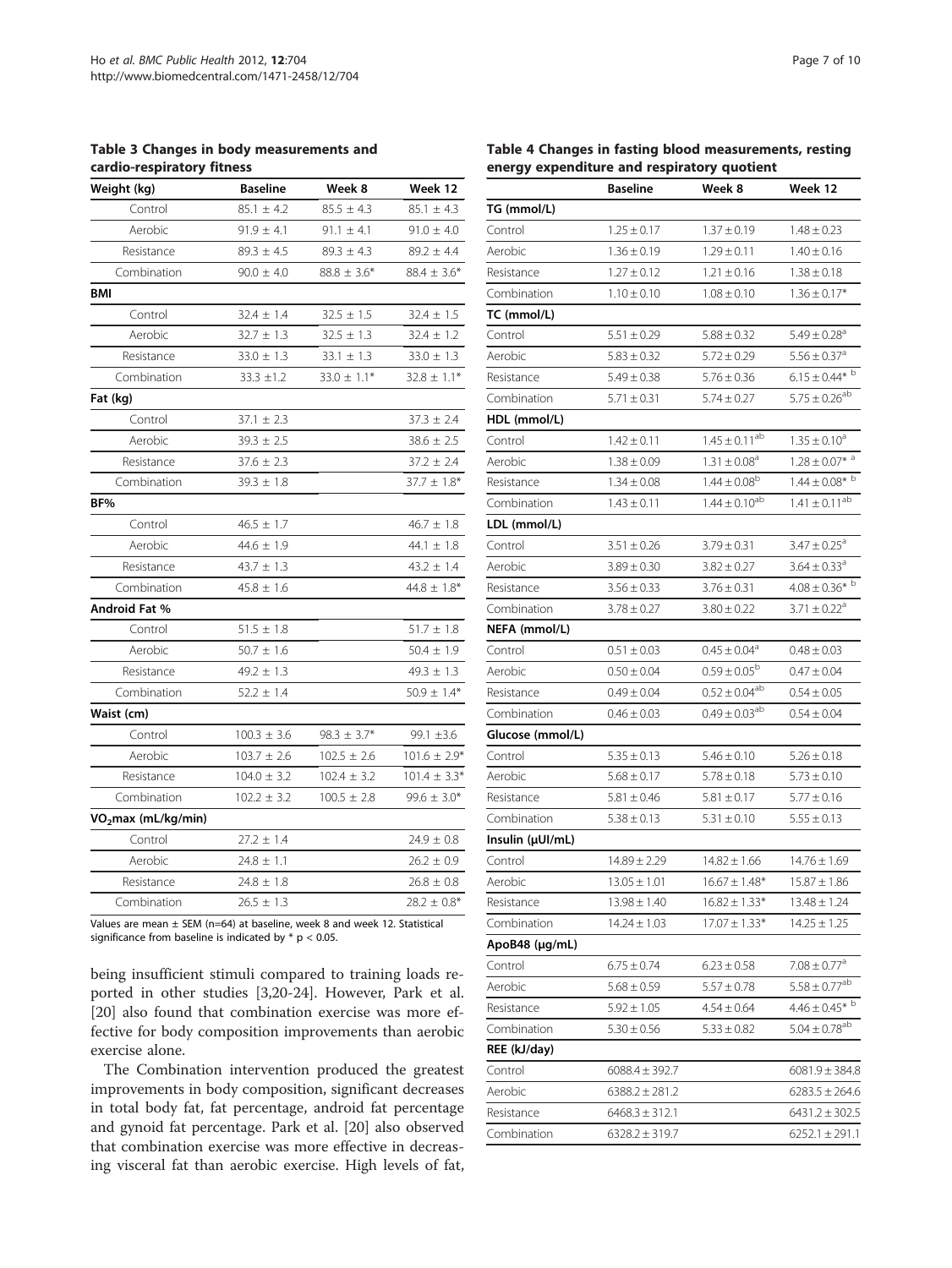<span id="page-7-0"></span>Table 4 Changes in fasting blood measurements, resting energy expenditure and respiratory quotient (Continued)

| RO          |                |                 |
|-------------|----------------|-----------------|
| Control     | $0.84 + 0.007$ | $0.84 + 0.012$  |
| Aerobic     | $0.84 + 0.010$ | $0.84 + 0.014$  |
| Resistance  | $0.85 + 0.016$ | $0.81 + 0.016*$ |
| Combination | $0.83 + 0.023$ | $0.84 + 0.017$  |

Values are mean  $\pm$  SEM (n = 64) of fasting blood measurements at baseline, week 8 and week 12. Statistical significance from baseline (within groups) is indicated by  $* p < 0.05$ . Statistical differences between groups at week 8 or 12 with baseline as a covariate indicated by different superscripts  $p < 0.05$ . TG: triglyceride. TC: total cholesterol. HDL: high density lipoprotein. LDL: low density lipoprotein. NEFA: non-esterified fatty acid. ApoB48: apolipoprotein B48. REE: resting energy expenditure. RQ: respiratory quotient.

especially in the abdomen, increase the risk of developing Type 2 diabetes and CVD [[25\]](#page-8-0), thus combination exercise training can be beneficial in reducing this risk.

Interestingly, a similar study by Church et al. [[8](#page-8-0)] observed a significant decrease in body mass in the Combination group compared to Control and Resistance groups after 9 months of training, comparable to our findings. This indicates that the effects of aerobic and resistance exercise interact to have a greater effect than either type alone. However, the mechanisms involved are unclear and further investigations are warranted.

We did not observe any significant reduction in lipids, glucose or insulin after 12 weeks of training, which is inconsistent with previous studies. Generally, those studies involved higher levels of exercise [\[20,26\]](#page-8-0). ApoB48 was significantly lower after training in the Resistance group compared to Control but not compared to aerobic and combination exercise. Changes to apoB48 were not reported in other studies investigating the effects of exercise training. As apoB48 is a marker for chylomicron particles, a decrease indicates a lower number of particles circulating in the blood, which is associated with decreased risk of atherosclerosis [[27\]](#page-9-0).

We observed a small but significant decrease in the RQ in the Resistance group. Other studies have demonstrated a decrease in resting non-protein RQ in older



women after 16 weeks resistance training [[28\]](#page-9-0) indicating a shift in substrate utilization to increased lipid oxidation for energy. A hypocaloric diet also decreases the RQ and increases fat oxidation [\[29](#page-9-0)]. This matches our observation of a significant decrease in energy intake in the Aerobic and Resistance groups at week 12. This change in substrate utilization may have a beneficial impact on body fat and obesity in the long-term.

We observed a significant increase in estimated maximum oxygen uptake  $(VO_{2max})$  in the Combination group. Greater cardio-respiratory fitness has long been associated with decreased risk of disease and death [\[30-32](#page-9-0)]. Obese individuals with higher fitness levels generally have lower mortality rates compared to sedentary normalweight counterparts [\[33](#page-9-0)]. Previous studies have shown increases in  $VO<sub>2max</sub>$  from baseline levels after resistance exercise training [\[34](#page-9-0)] and combined aerobic and resistance exercise training [\[7,8](#page-8-0)[,33](#page-9-0)]. In our study, a moderateintensity of 60% of estimated HRR was used for aerobic exercise to target greater fat oxidation rather than cardiorespiratory fitness improvements per se [[35\]](#page-9-0). Combination training was more effective at increasing cardiorespiratory fitness compared to Control but not aerobic and resistance training. The lack of improvement in the Aerobic group was possibly due to variability in participants. Whilst most participants displayed an increase in cardio-respiratory fitness level, some showed a reduction in cardio-respiratory fitness level (mean −5.3 mL/kg/min,  $n = 3$ ) despite the training. Participant factors such as stress, anxiety and time since the last exercise session may have affected the test results. Cardio-respiratory fitness levels in the Aerobic group may eventually have increased significantly given a longer training period, such as that by Church et al., [[36\]](#page-9-0) which employed a six month intervention. However, our Combination intervention demonstrates that improvements in cardiorespiratory fitness in the overweight and obese can be achieved following the Australian physical activity recommendations.

The present study had a number of limitations. Participants were mainly female despite a higher prevalence of overweight and obesity in males in Australia [\[37](#page-9-0)]. Due to limited sample size, our study may have been underpowered to detect significant changes in some variables. As several groups of participants were staggered over a 15–month period, seasonal changes may have been a factor [[38\]](#page-9-0). Reported energy intake in all groups decreased over the course of the intervention and this may have contributed to changes in body weight and composition. Monitoring the intensity and frequency of exercise was another challenge. Despite the completion of exercise diaries and regular contact with the researcher, we were reliant on participant honesty and accuracy in their self-reported information. If participants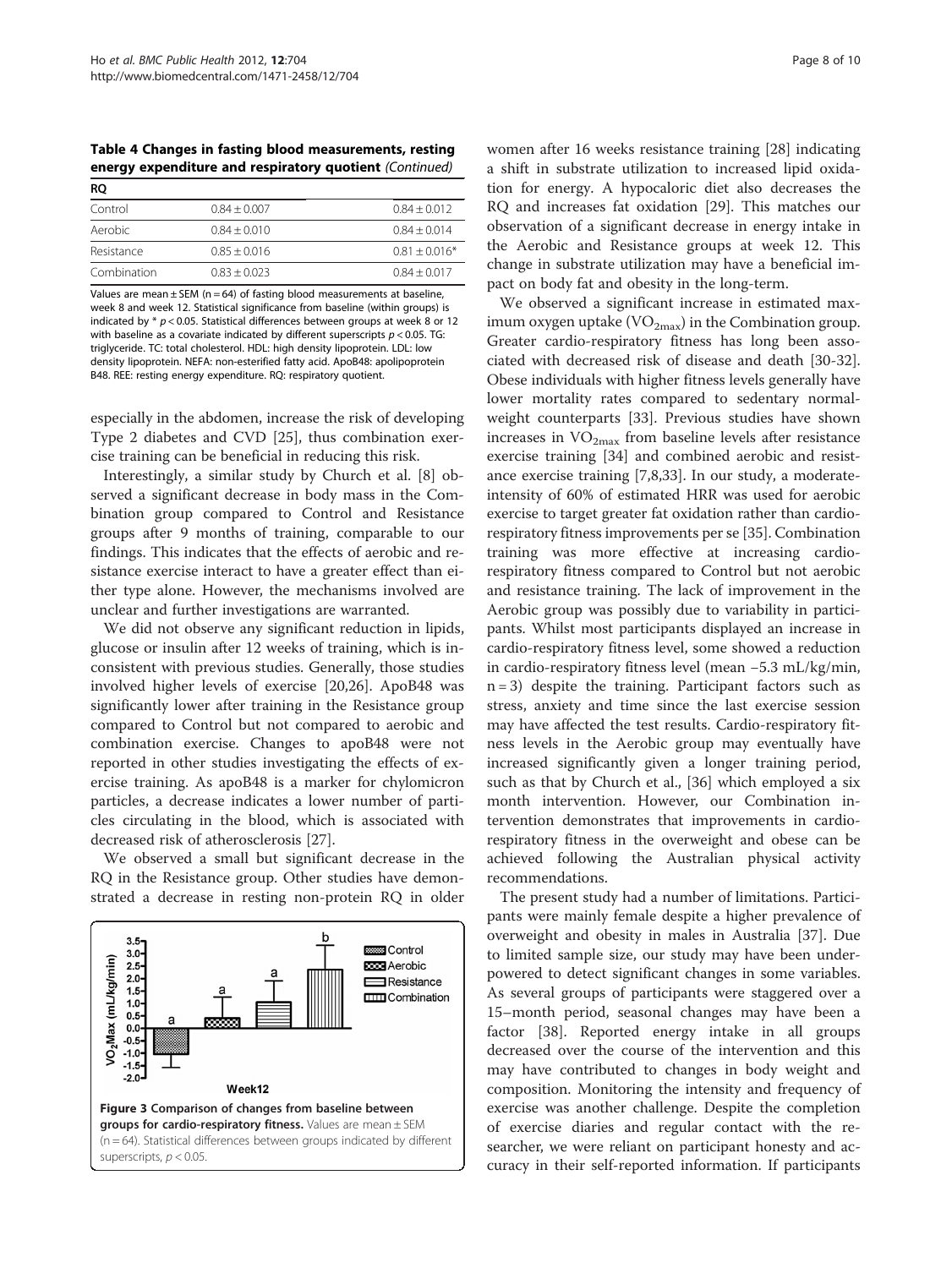<span id="page-8-0"></span>in the aerobic group did not complete the prescribed exercise this may explain the lack of improvements in the current study.

## Conclusion

A 12-week training program of resistance or combined exercise at a moderate-intensity for 30-min, five days/ week resulted in unique improvements to the cardiovascular risk profile in overweight and obese participants compared to no exercise. Currently, there are no specific recommendations for the type of exercise the overweight and obese should engage in. From our observations, combination exercise gave greater benefits for weight loss, fat loss and cardio-respiratory fitness than aerobic and resistance training modalities. Therefore, combination exercise training should be recommended for overweight and obese adults in National Physical Activity Guidelines.

#### Competing interests

The authors declare that they have no competing interests.

#### Authors' contributions

SH coordinated the trial, conducted data collection and had input into the manuscript. APH had input into the writing of the manuscript and SSD provided statistical oversight. SDD developed the statistical analysis protocol and performed statistical analysis in conjunction with SH. SP conceived and designed the study, supervised the study and the statistical analysis and mentored SH. All authors read and approved the final manuscript.

#### Acknowledgments

This trial was partially funded by Curtin DRG grant and ATN Centre for Metabolic Fitness including the design, data collection, analysis and interpretation of data, as well as for the writing of this manuscript.

#### Author details

<sup>1</sup>School of Public Health; Curtin Health Innovation Research Institute, Curtin University of Technology, GPO Box U1987, Perth, Western Australia, Australia 6845. <sup>2</sup> Mater Mother's Hospital, Mater Medical Research Institute. Conjoint appointment with Griffith Health Institute, Griffith University, Brisbane, Australia.

#### Received: 25 March 2012 Accepted: 23 August 2012 Published: 28 August 2012

#### References

- Physical Activity Guidelines Advisory Committee: Physical Activity Guidelines Advisory Committee Report. Washington, DC: U.S. Department of Health and Human Services; 2008.
- 2. National Health and Medical Research Council: National Physical Activity Guidelines for Australians. Canberra: Australian Government Publishing Service; 1999.
- 3. Slentz CA, Duscha BD, Johnson JL, Ketchum K, Aiken LB, Samsa GP, Houmard JA, Bales CW, Kraus WE: Effects of the amount of exercise on body weight, body composition, and measures of central obesity. Arch Intern Med 2004, 164:31–39.
- 4. Dumortier M, Brandou F, Perez-Martin A, Fedou C, Mercier J, Brun JF: Low intensity endurance exercise targeted for lipid oxidation improves body composition and insulin sensitivity in patients with the metabolic syndrome. Diabetes Metab 2003, 29:509–518.
- 5. Johnson JL, Slentz CA, Houmard JA, Samsa GP, Duscha BD, Aiken LB, McCartney JS, Tanner CJ, Kraus WE: Exercise training amount and intensity effects on metabolic syndrome (from Studies of a Targeted Risk Reduction Intervention through Defined Exercise). Am J Cardiol 2007, 100:1759–1766.
- 6. Sigal RJ, Kenny GP, Boulé NG, Wells GA, Prud'homme D, Fortler M, Reid RD, Tulloch H, Coyle D, Phillips P, et al: Effects of aerobic training, resistance training, or both on glycemic control in type 2 diabetes. Ann Intern Med 2007, 147:357–369.
- 7. Davidson LE, Hudson R, Kilpatrick K, Kuk JL, McMillan K, Janiszewski PM, Lee S, Lam M, Ross R: Effects of exercise modality on insulin resistance and functional limitations in older adults. Archive of Internal Medicine 2009, 169(2):122–131.
- 8. Church TS, Blair SN, Cocreham S, Johannsen N, Johnson W, Kramer K, Mikus CR, Myers V, Nauta M, Rodarte RQ, et al: Effects of aerobic and resistance training on hemoglobin  $A_{1c}$  levels in patients with type 2 diabetes. J Am Med Assoc 2010, 304(20):2253-2262.
- 9. Randomization.com. http://www.randomization.com/.
- 10. Karvonen MJ, Kentale E, Mustala O: The effects of training on heart rate: a longitudinal study. Ann Med Exp Biol Fenn 1957, 35(3):307-315.
- 11. Williams MA, Haskell WL, Ades PA, Amsterdam EA, Bittner V, Franklin BA, Gulanick M, Laing ST, Stewart KJ: Resistance exercise in individuals with and without cardiovascular disease: 2007 update: A scientific statement from the American Heart Association Council on clinical cardiology and council on nutrition, physical activity, and metabolism. Circulation 2007, 116:572–584.
- 12. Pal S, Khossousi A, Binns C, Dhaliwal S, Ellis V: The effect of a fibre supplement compared to a healthy diet on body composition, lipids, glucose, insulin and other metabolic syndrome risk factors in overweight and obese individuals. Br J Nutr 2011, 105:90-100.
- 13. Bairaktari E, Hatzidimou K, Tzallas C, Vini M, Katsaraki A, Tselepis A, Elisaf M, Tsolas O: Estimation of LDL cholesterol based on the Friedewald formula and on apo B levels. Clin Biochem 2000, 33(7):549-555.
- 14. Levy J, Matthews D, Hermans M: Correct homeostasis model assessment (HOMA) evaluation uses the computer program. Diabetes Care 1998, 21(12):2191–2192.
- 15. Zilversmit DB, Shea TM: Quantitation of apoB-48 and apoB-100 by gel scanning or radio-iodination. J Lipid Res 1989, 30(10):1639-1646.
- 16. Pal S, Ho N, Santos C, Dubois P, Mamo J, Croft K, Allister E: Red wine polyphenolics increase LDL receptor expression and activity and suppress the secretion of ApoB100 from human HepG2 cells. J Nutr 2003, 133:700–706.
- 17. Littlewood RA, White MS, Bell KL, Davies PSW, Cleghorn GJ, Grote R: Comparison of the Cosmed K4  $b^2$  and the Deltatrac II<sup>TM</sup> metabolic cart in measuring resting energy expenditure in adults. Clin Nutr 2002, 21(6):491–497.
- 18. Mackinnon LT, Ritchie CB, Hooper SL, Abernethy PJ: Exercise Management: Concepts and Professional Practice. Champaign: Human Kinetics; 2003.
- 19. Ho SS, Dhaliwal SS, Hills A, Pal S: Acute exercise improves postprandial cardiovascular risk factors in overweight and obese individuals. Atherosclerosis 2011, 214(1):178–184.
- 20. Park DH, Ransone JW: Effects of submaximal exercise on high-density lipoprotein-cholesterol subfractions. Int J Sports Med 2003, 24(4):245–251.
- 21. O'Leary VB, Marchetti CM, Krishnan RK, Stetzer BP, Gonzalez F, Kirwan JP: Exercise-induced reversal of insulin resistance in obese elderly is associated with reduced visceral fat. J Appl Physiol 2006, 100:1584–1589.
- 22. Weiss EP, Racette SB, Villareal DT, Fontana L, Steger-May K, Schechtman KB, Klein S, Holloszy JO, Washington University School of Medicine CALERIE Group: Improvements in glucose tolerance and insulin action induced by increasing energy expenditure or decreasing energy intake: a randomized controlled trial. J Clin Nutr 2006, 84:1033–1042.
- 23. Sarsan A, Ardic F, Özgen M, Topuz O, Sermez Y: The effects of aerobic and resistance exercises in obese women. Clin Rehabil 2006, 20:773–782.
- 24. Polak J, Klimcakova E, Moro C, Viguerie N, Berlan M, Hejnova J, Richterova B, Kraus I, Langin D, Stich V: Effect of aerobic training on plasma levels and subcutaneous abdominal adipose tissue gene expression of adiponectin, leptin, interleukin 6, and tumor necrosis factor α in obese women. Metabolism Clinical and Experimental 2006, 55:1375–1381.
- 25. Haffner SM: Abdominal adiposity and cardiometabolic risk: do we have all the answers? Am J Med 2007, 120(9A):S10–17.
- 26. Kraus WE, Houmard JA, Duscha BD, Knetzger KJ, Wharton MB, McCartney JS, Bales CW, Henes S, Samsa G, Otvos JD, et al: Effect of the amount and intensity of exercise on plasma lipoproteins. N Engl J Med 2002, 347:1483–1492.